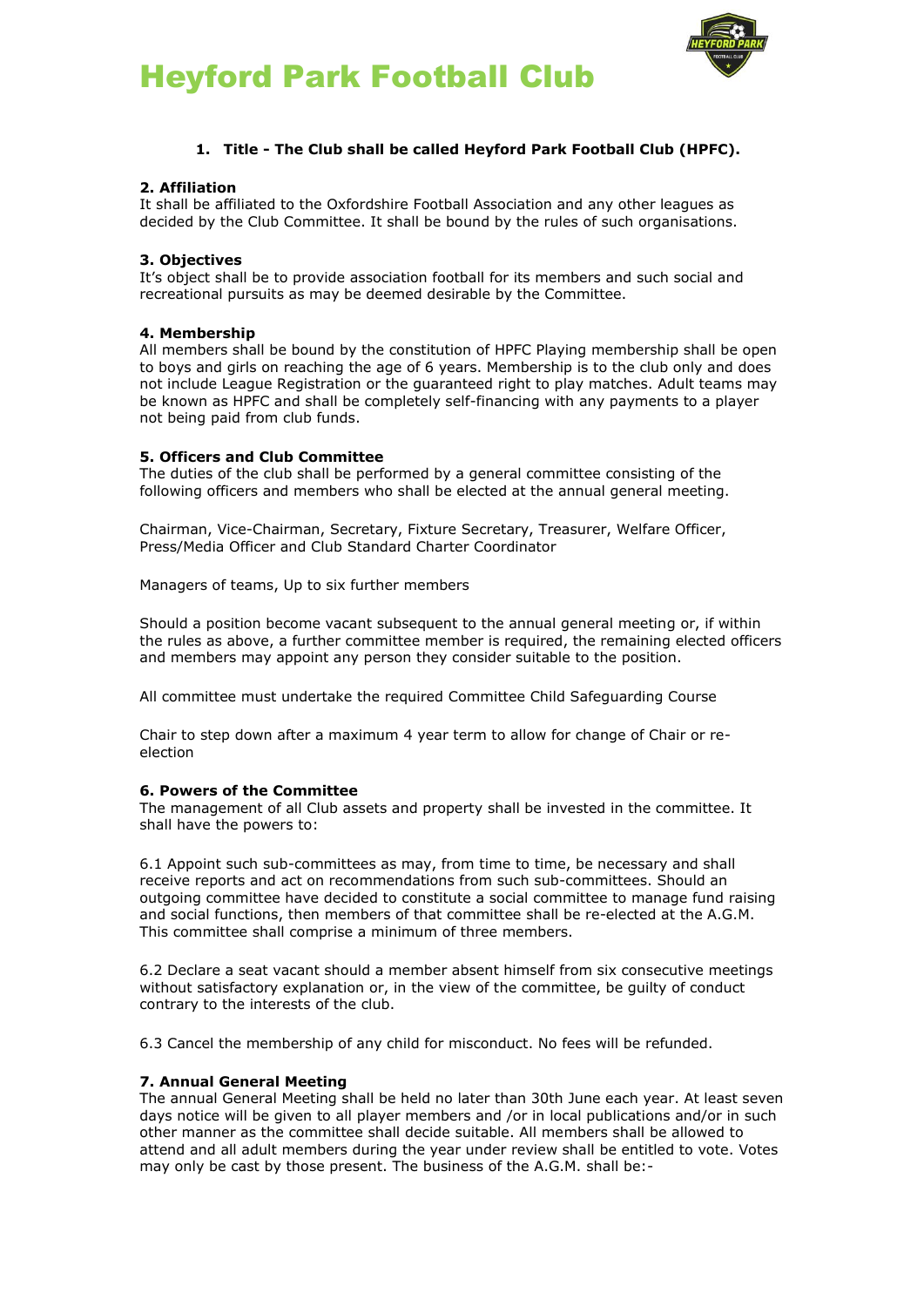



7.1 To receive the annual report from the outgoing Chairman and/or Secretary.

7.2 Receive the Treasurers Statement of Accounts.

7.3 Elect the Club Officials and Committee.

Nominations for committee members should be notified to the Secretary in advance of the meeting.

7.4. Fix membership subscriptions.

7.5. Receive, discuss and adopt, if vote so decides, amendments to the Club Rules and Constitution.

Alterations to the Constitution require 2/3rd majority vote

7.6. Discuss any other business

#### **8. Special General Meeting**

A special general meeting may be called at any time by the Club Committee or by the Secretary on receipt of a written request by a minimum of 5 members. All persons allowed to attend and vote at an Annual General Meeting shall be allowed to attend and vote at a Special General Meeting.

#### 8.1 Extenuating Circumstances

In the rare cases of extenuating circumstances where decisions are deemed time critical and essential to the safe and effective running of the Club only, a minimum requirement of at least 6 Committee members of which at least 4 should be Club Officers can agree actions outside of an AGM or SGM. Any decisions impacting players and coaches to be communicated to all Club members within 14 days.

#### **9. Child Protection Policy**

The Club adopt the policy and procedures as set out in the FA Child Protection Procedures and Practices Handbook. This includes the appointment of a Child Protection Officer who is available to offer advice, guidance and action where required, completion of Personal Disclosure Forms by all personnel involved, and for Child Protection to remain an agenda item each meeting to allow for discussion, advice and learning opportunities. The club will also abide by the FA's Child Protection Policies and Procedures, Codes of Conduct and the Equality Policy as shall be in place from time to time.

#### **10. Code of Good Practice**

As set out by the FA in their Development programme, the Club adopt the Code of Conduct for Coaches, Players, Team Officials, Parents/ Spectators together with a Complaints Procedure. These are to be issued with all applications to join the Club to ensure these are followed by all parties.

#### **10.1 Fines / cautions**

HPFC abides by the rules and practices stated in the FA regulations. It is the policy of the Club to abide by the referee decisions in assigning cautions. The Club will not dispute these decisions, nor is the Club responsible for the payment of fines. The responsibility for the payment of those fines rests solely with the offending player and his/her parents/guardians. Any fines not paid within 14 days of the offence, will result in the player being suspended from playing matches until the fine is paid

#### **11. Subscriptions**

Annual Subscriptions to the Club shall be decided at the A.G.M. and become due on dates decided by the committee.

#### **12.Finance**

The Committee shall have cause, through the Treasurer, to keep proper books of accounts which shall be presented at each Committee meeting. Auditing of the books shall be undertaken every 3 years or more frequently at the discretion of the Committee. All expenditure must be authorised by the Committee. Cheques must be signed by two officers authorized by the Committee.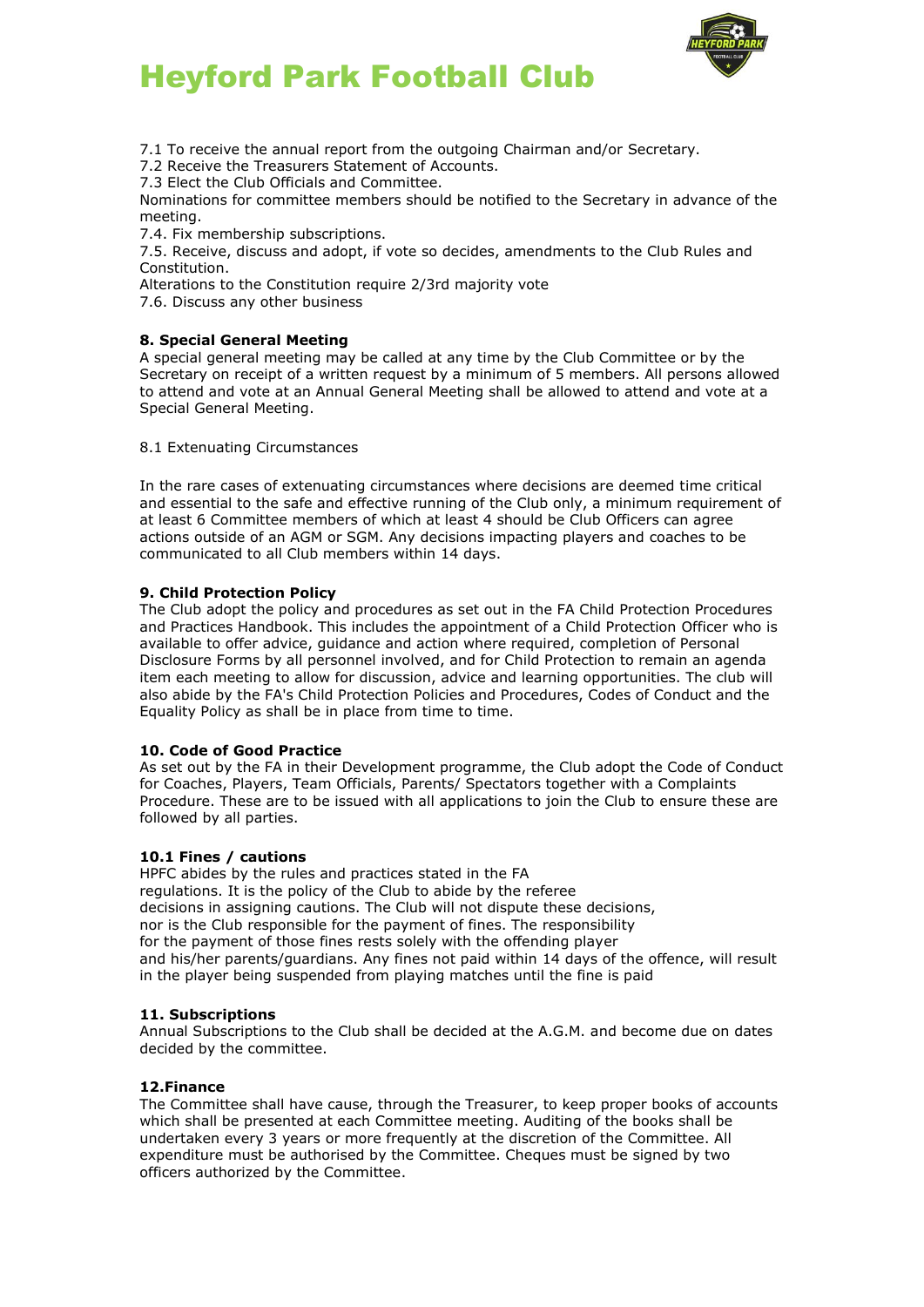



## **13. Club Colours/Club Grounds**

Playing colours (Green/Black) and home playing grounds shall be decided by the Committee.

### **14. Transfers**

Transfer of members to or from other clubs must be undertaken in accordance with the appropriate League rules.

### **15. Insurance**

The Club must hold a public liability insurance.

#### **16. Dissolution**

(a) A resolution to dissolve the Club shall only be proposed at a General Meeting and shall be carried by a majority of at least three-quarters of the members present.

(b) The dissolution shall take effect from the date of the resolution and the

members of the Club Committee shall be responsible for the winding up of the assets and liabilities of the Club.

(c) Any surplus assets remaining after the discharge of the debts and liabilities of the Club shall be transferred to another Club, a Competition, the Parent County Association or The FA for use by them for related community sports.

## **NOTES TO PARENTS**

#### **1. Injury Risks: Important.**

Parents are advised that members play entirely at their own risk. Parents should therefore take steps to insure their sons/daughters against injury, both while playing and while travelling to and from matches or training.

#### **2. Fees**

Members selected to play in matches will be charged a small fee, to be determined by the Committee, for pitch fees and other expenses.

#### **3. Futsal**

Members selected to represent the Club in a junior Futsal league must adhere to the rules and pay the appropriate fees of that league.

#### **4. Inclement Weather**

In the case of inclement weather, parents must check that training sessions are taking place before leaving their children at the training hall/facility or training ground.

#### **5. Transport to and from Matches and Training Sessions**

It is entirely the responsibility of parents to ensure that their children are provided with transport both to and from matches and training sessions.

The Club can take no responsibility for accidents which may take place whilst members are travelling in other parents or Committee members cars or other vehicles.

#### **6. Behaviour**

Responsible behaviour is expected from all players and spectators, both on and off the